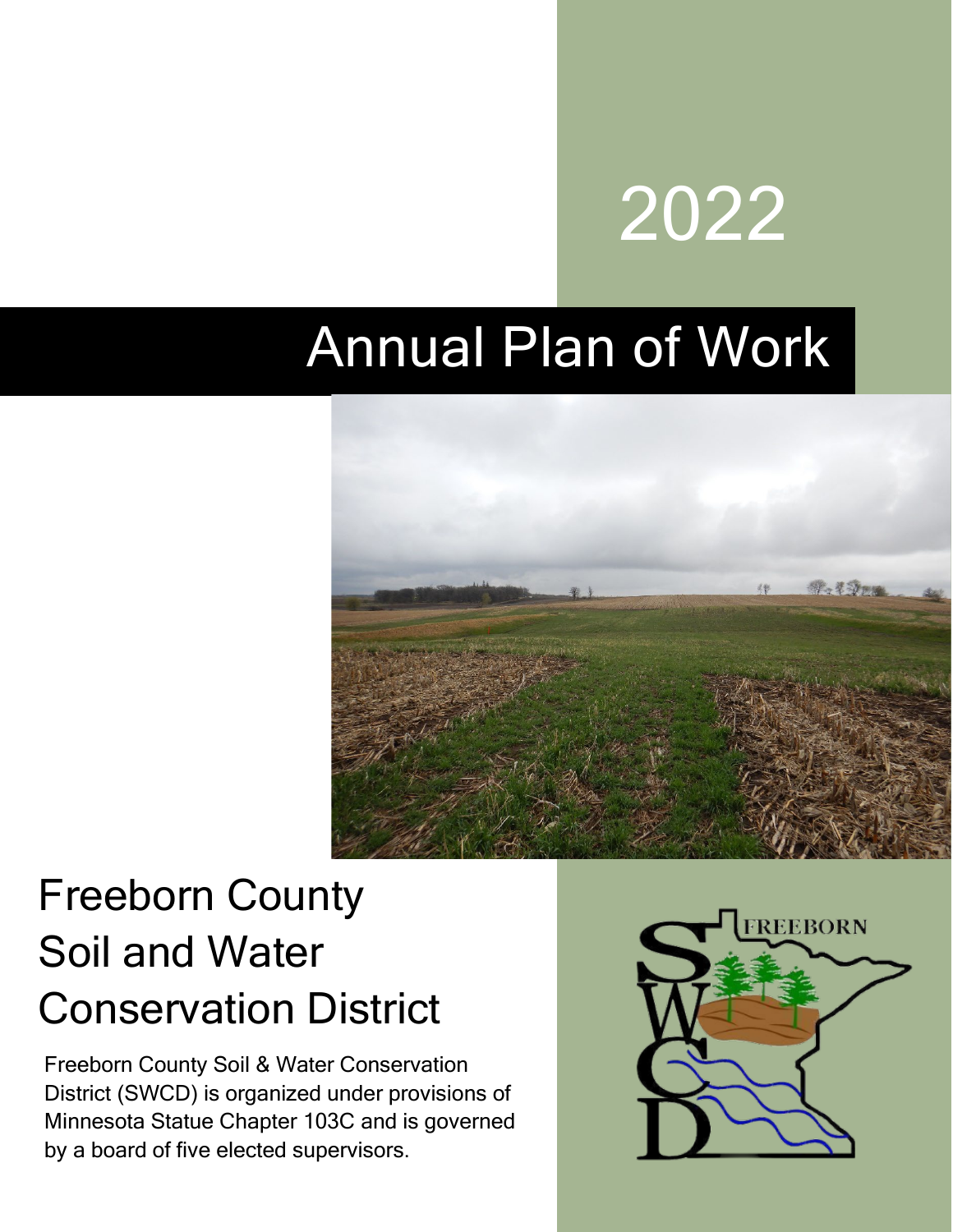## **Table of Contents**

| Introduction                                                      | 1       |
|-------------------------------------------------------------------|---------|
| <b>Objectives and Action Items</b>                                | $1 - 4$ |
| High Priority Resource Concerns and Conservation Practices Needed | 5       |
| <b>High Priority Feedlots</b>                                     | 6       |
| <b>State Cost-Share Allocation and Implementation</b>             | 6       |
| <b>Staff Modeling</b>                                             | 7       |
| 2022 Approved Budget                                              | 8       |

#### **Our Mission Statement:**

To serve the residents of Freeborn County by creating an awareness of soil and water resource concerns, by offering practical alternatives to manage those concerns, and by providing technical assistance (as local resources allow) to apply and maintain best management practices (BMPs) that impact water quality while sustaining soil productivity and land user profits.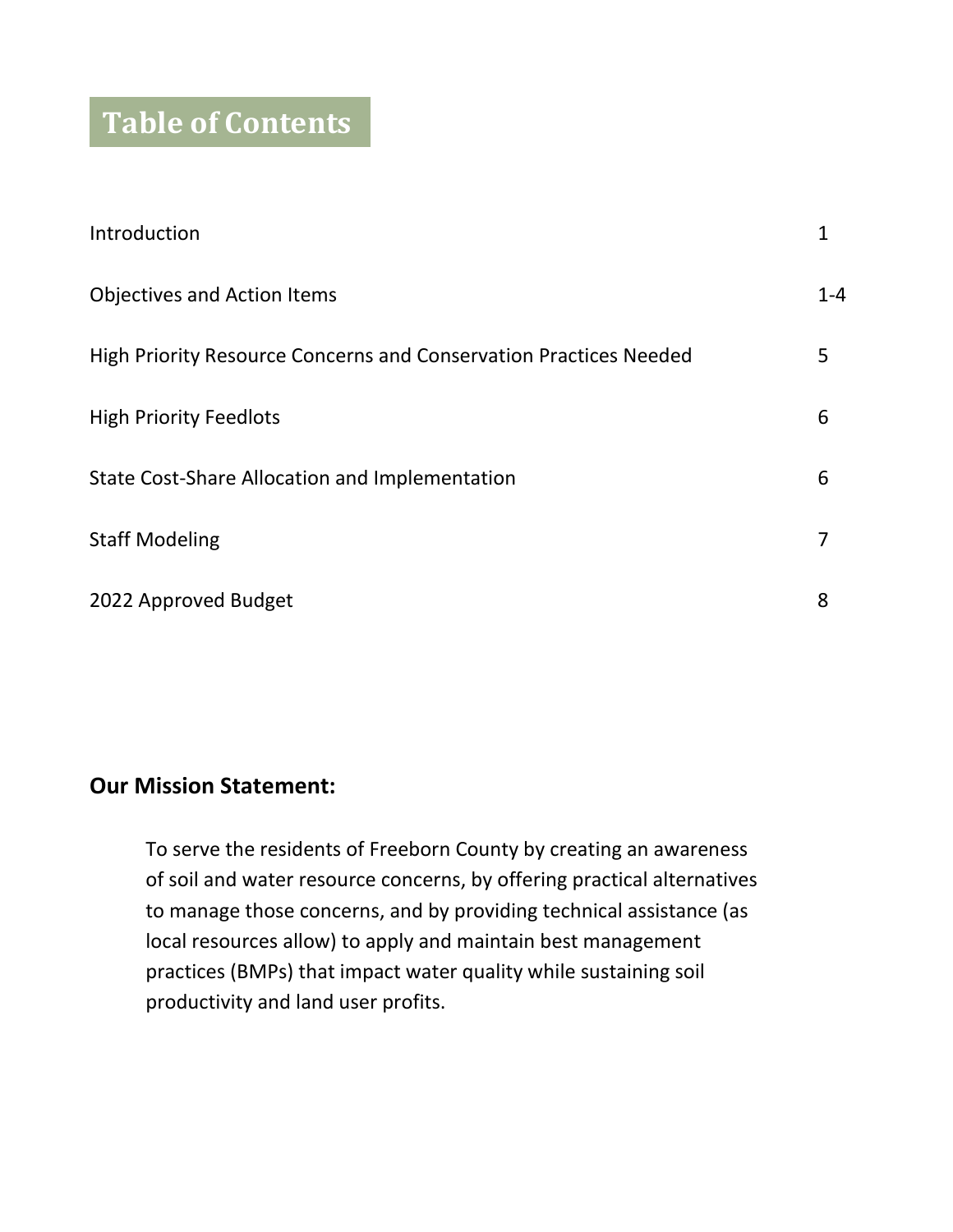### 2022 Annual Plan Freeborn County Soil and Water Conservation District

#### **Introduction:**

The purpose of this Annual Plan is to identify a course of action for 2022 that will help guide supervisor policy decisions and resulting staff initiatives. Freeborn County SWCD has adopted the Freeborn County "Local Water Management Plan" as our Long-Range Comprehensive Plan. We will address those area of concern in the water plan that apply to our roles and responsibilities as directed by State Statues 103c. We will briefly discuss several objectives and supporting action items (with identified work efforts to accomplish the listed objective) that we plan to concentrate on.

A Staff Model will show how time may be allocated in 2022 utilizing present staff.

High priority erosion areas will be identified and needed conservation Best Management Practices (BMPs) will be discussed.

A summary of specific practices applied in 2021 will illustrate which practices are in demand and give us an indication of potential workload for 2022. This will determine estimated revenues and expenditures.

#### II. Objectives and Action Items:

#### Objective # 1

Address soil erosion and soil erosion concerns (pages 46-48 in County Water Plan) by planning and implementing a variety of conservation practices. Practices will include Water and Sediment Control Basins, Terraces, Grassed Waterways, and Grade Stabilizing Structures, etc., and vegetative seeding will help protect the structural integrity of these practices.

- 1. Work with landowners/operators with high priority erosion problems to identify their needs, discuss conservation practices alternative and then provide design and construction supervision assistance to install 10 structural practices on 10 tracts.
- 2. Use all available information and education methods to promote conservation practice installation. Inform them of cost sharing opportunities that may exist and technical assistance available from our local SWCD/NRCS office.
- 3. Spot check and monitor existing cost shared practices during the contract lifespan to ensure continued function and effectiveness in erosion control and water quality protection.
- 4. Communicate with State and Federal legislators, County Commissioners, and local agency officials to keep them aware of our programs, services, and funding needs.
	- a. Attend and participate in MASWCD Legislative Day at the Capitol.
	- b. Keep County Commissioners informed of our programs, services and financial needs through our Annual Plan, Annual Report, and Web Site.
- 5. Participate in the Freeborn Area Soil Health Team to promote the use of soil health practices on working lands.
- 6. Assist landowners to effectively plant native grasses, native wildflowers, pasture mixes, and no-till soybeans by having a no-till drill available for use.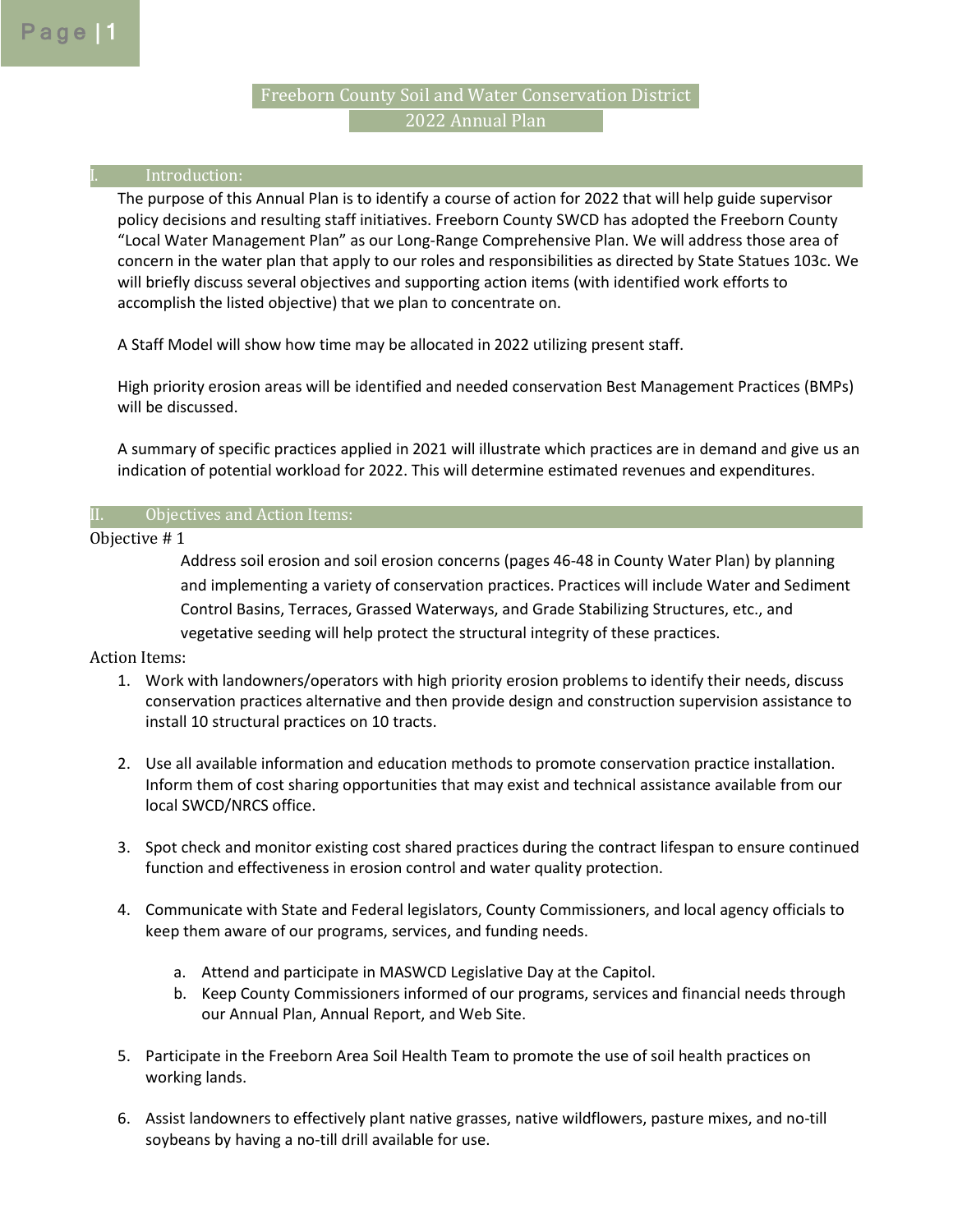#### Objective # 2

Address surface water concerns (pages 34-42 in County Water Plan) by working cooperatively with the Greater Blue Earth River Basin Alliance (GBERBA) and local landowners.

Action Items:

- 1. Provide information to the Greater Blue Earth River Basin Alliance (GBERBA) staff for future Clean Water Fund Implementation Grants and other grant applications.
- 2. Use local news media and our SWCD newsletter, etc. to inform and educate landowners about current and future expected assistance opportunities.
- 3. Utilize GBERBA grants to encourage and cost share high priority BMPs

#### Objective # 3

Address drainage concerns (pages 54-62 in County Water Plan); reduce sediment delivery to water bodies; increase surface water storage capacity and enhance wildlife habitat by enrolling 200 acres in long-term easements for wetland restoration and riparian buffers.

#### Action Items:

- 1. Work with state, federal, non-governmental, and other local partners to promote and implement ReInvest in Minnesota (RIM) and Conservation Reserve Enhancement Program (CREP).
- 2. Encourage landowners to enroll in easements in high-ranking priority areas for wetland restorations.
- 3. Encourage landowners to enroll in easements in high priority areas for buffers identified in the "Other Waters" list completed in 2017.
- 4. Work with NRCS in monitoring existing easements for compliance and effectiveness.
- 5. Include the above-mentioned program opportunities in all ongoing information and educational programs.

#### Objective # 4

Address drainage concerns (pages 59-62 in County Water Plan) by assisting with the implementation of the state's goal to achieve a no net loss in the quantity, quality, and biological diversity of existing wetlands.

- 1. Continue to partner with Freeborn County Environmental Services, the City of Albert Lea, and the Minnesota Board of Water and Soil Resources to implement the Minnesota Wetland Conservation Act (WCA) Rules, Chapter 8420 of State Statutes by continued representation on the local Technical Evaluation Panel (TEP) for WCA.
- 2. Assist local landowners by keeping them informed of the Minnesota Wetland Conservation Act Rules and direct them to NRCS for USDA – "Swampbuster" rules that may apply.
- 3. Include wetland concerns in our educational and informational programs.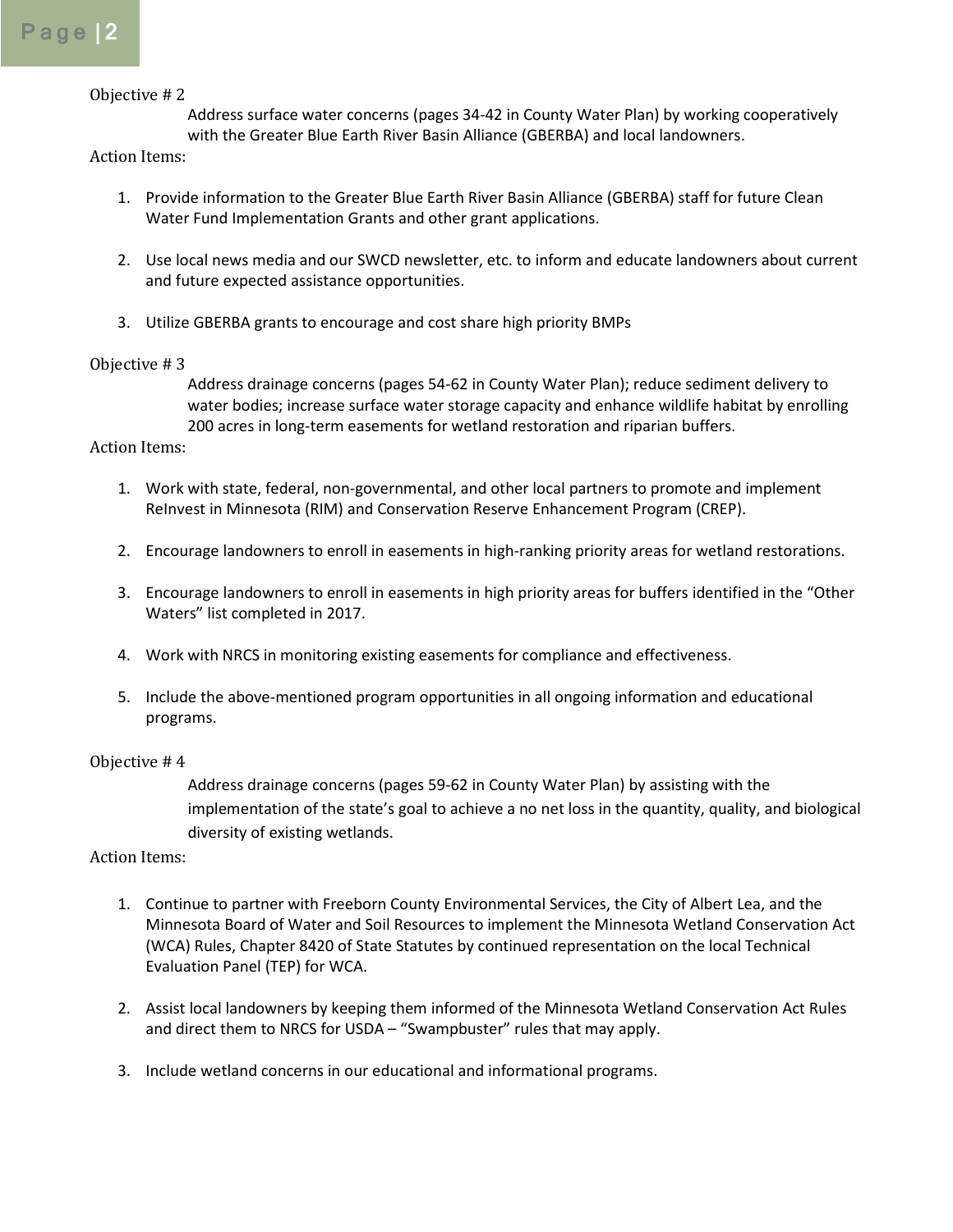#### Objective # 5

Address soil erosion and soil quality concerns (pages 46-48 of County Water Plan) by maintaining our existing Tree Program.

#### Action Items:

- 1. Continue to provide a source for landowners/operators to access quality tree and shrub planting stock for conservation purposes at reasonable costs.
- 2. Continue to offer Windbreak and Shelterbelt design assistance to those requesting it.
- 3. Continue to provide planting equipment for rent at reasonable rates.
- 4. Use local newsletter and media to inform residence of tree program and services available.

#### Objective # 6

Address surface water concerns (page 36 of County Water Plan) by maintaining an effective informational and educational program.

#### Action Items:

- 1. Publish an annual newsletter highlighting programs, services, and current events.
- 2. Use our SWCD website and Facebook page to keep the public informed and provide access to our services.
- 3. Continue to provide timely educational initiatives for presentation in our County Fair Booth.
- 4. Write periodic newspaper articles on events, new programs, and services.
- 5. Use the local news media or newsletter to purchase advertising as needed for local projects.

#### Objective # 7

Address surface water concerns (pages 34-42 in County Water Plan) by working cooperatively with the LeSueur River Watershed Project, Winnebago Watershed Project, Minnesota Pollution Control Agency, Freeborn County Environmental Services, and involved local landowners to implement BMPs in Priority Management Zones (PMZ).

- 1. Review information for Shell Rock River Watershed, LeSueur River Watershed, Winnebago Watershed, and Cedar River Watershed.
- 2. Contact Landowners and operations in watersheds to discuss BMP options.
- 3. Inform landowners of existing conservation programs and identify sites for future grant applications.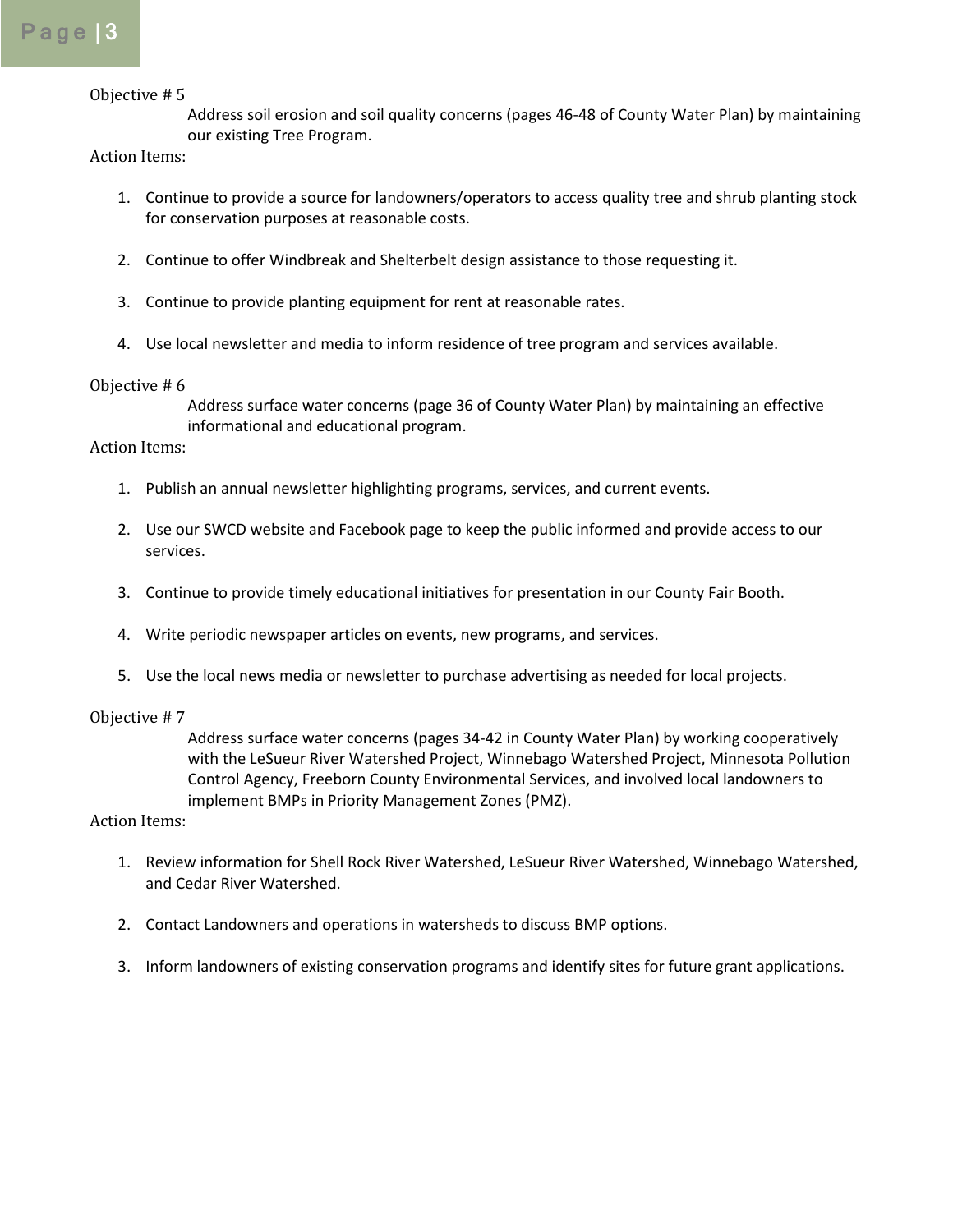Objective # 8

Address surface water concerns (page 34 of County Water Plan) by implementing the Minnesota Buffer Law as directed in Minnesota Statute 103F.48.

#### Action Items:

- 1. Inform landowners, producers, and partners of law requirements and provide conservation technical and financial assistance.
- 2. Assist landowners in implementation.
- 3. Assist with validation of compliance when requested by landowners.

#### Objective # 9

Address surface water concerns (page 36 of County Water Plan) by assisting landowners in applying and becoming certified in the Minnesota Agricultural Water Quality Certification Program (MAWQCP).

#### Action Items:

- 1. Inform landowners and partners about the program through the SWCD newsletter, website, and at informational meetings.
- 2. Assist landowners through the application and certification process.
- 3. Assist landowners with the implementation of new BMPs to achieve certification and inform them about technical and financial assistance opportunities.

#### Objective # 10

Address soil erosion and soil quality concerns (page 46 of County Water Plan) by implementing the soil loss ordinance as directed by Minnesota Stature 103F.400.

#### Action Items:

- 1. Inform landowners, producers, partners, and citizen of the ordinance.
- 2. Field complaints and work with BWSR as identified in the Statute.
- 3. Assist landowners to become compliant and inform them of technical and financial assistance opportunities.

#### Objective # 11

Address surface water concerns (pages 34-42 of County Water Plan) by participating in One Watershed One Plans (1W1P) for the Cedar River and Wapsipinicon Watersheds, Shell Rock River and Winnebago Watersheds, LeSueur River Watershed planning areas.

- 1. Have Supervisors represent Freeborn County SWCD on Policy Boards.
- 2. Have staff represent Freeborn SWCD on Planning Work Groups and Advisory Boards.
- 3. Communicate priorities and needs of Freeborn SWCD so that they can be included in the Cedar River and Wapsipinicon Watersheds, Shell Rock River and Winnebago Watersheds, LeSueur River Watershed planning areas.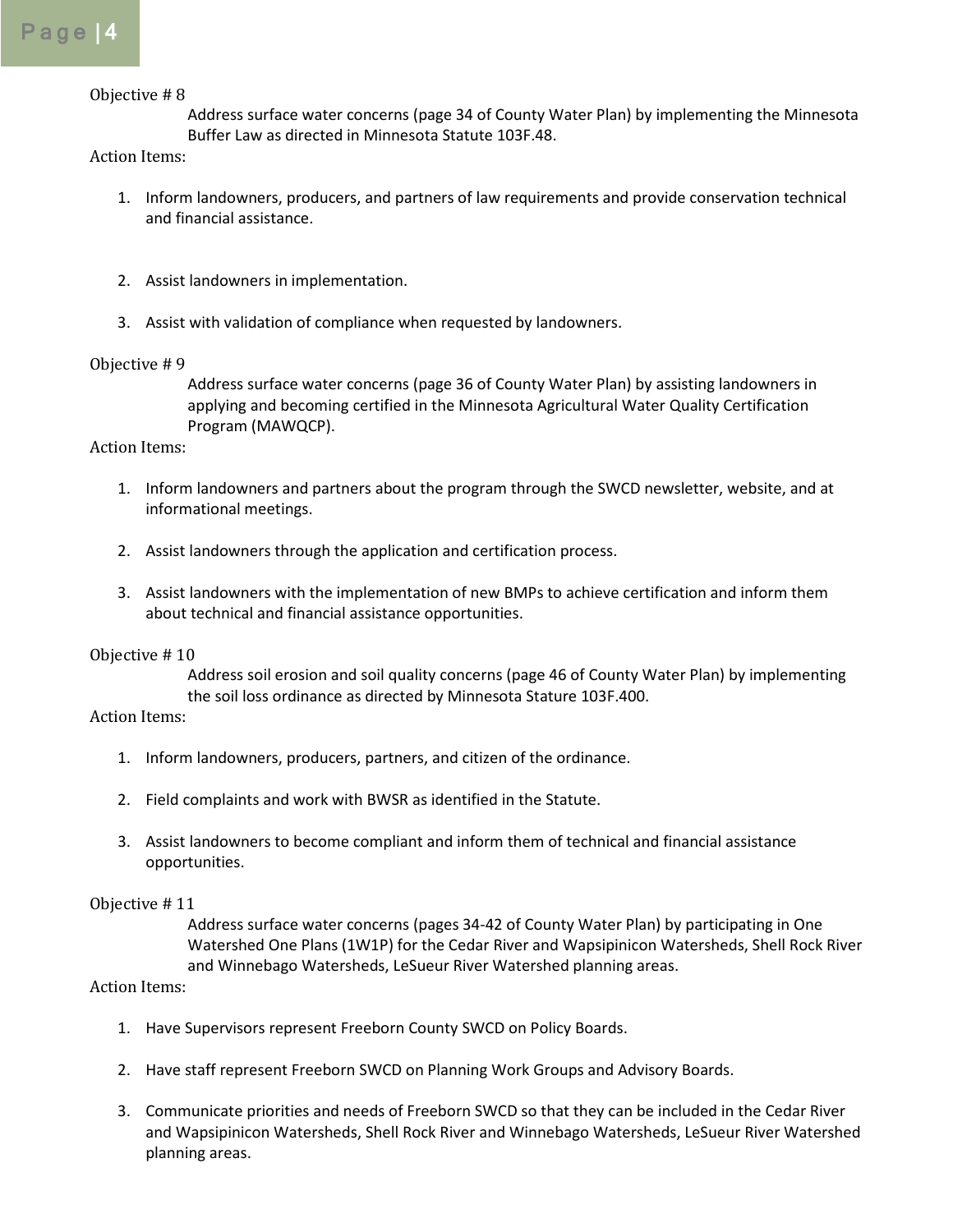#### High Priority Resource Concerns:

Areas needing conservation practices installed: As shown in the map below

Practices needed to control high priority erosion problems: waterways, terraces, water and sediment control basins, conservation tillage systems, grade stabilization structures, and windbreaks.



The MN Pollution Control Agency has determined through Total Maximum Daily Load (TDML) studies that

the streams and lakes shown above are impaired for aquatic life and aquatic recreation.

The soils map unit is considered highly erodible (HEL) if the potential erodibility exceeds 8 times the Soil Loss Tolerance (T). T is the maximum amount of soil erosion that can occur on a soil type without decreasing long-term productivity. Most HEL soils have steep slopes

Soils sensitive to aquifers are generally sandy or silt soils where water infiltration rates can be high and the potential exists for groundwater pollution. These soils are generally more vulnerable to wind and water erosion as well.

Data Sources: MN Pollution Control Agency<br>USDA-Natural Resources Conservation Service

#### IV. High Priority Erosion Problems:

"High priority erosion problems" includes areas where erosion from wind and water is occurring equal to or in excess of 2 x "T" tons per acre per year, areas that exhibit active gully erosion, is identified as high priority in the comprehensive local water plan or is identified in the conservation district's comprehensive plan. Soil loss tolerance (T) is the maximum amount of soil loss in tons per acre per year that can be tolerated and still permit a high level of crop productivity to be sustained economically and indefinitely.

#### V. High Priority Water Quality Problems:

"High priority water quality problems" means areas where sediment, nutrients, chemicals, or other pollutants discharge to Department of Natural Resources designated protected waters or to any high priority water as identified in a comprehensive local water plan or the conservation district's comprehensive plan, or discharge to a sinkhole or groundwater. The delivery rate of pollutants to the water sources is in amounts that will impair the quality or usefulness of the water resource.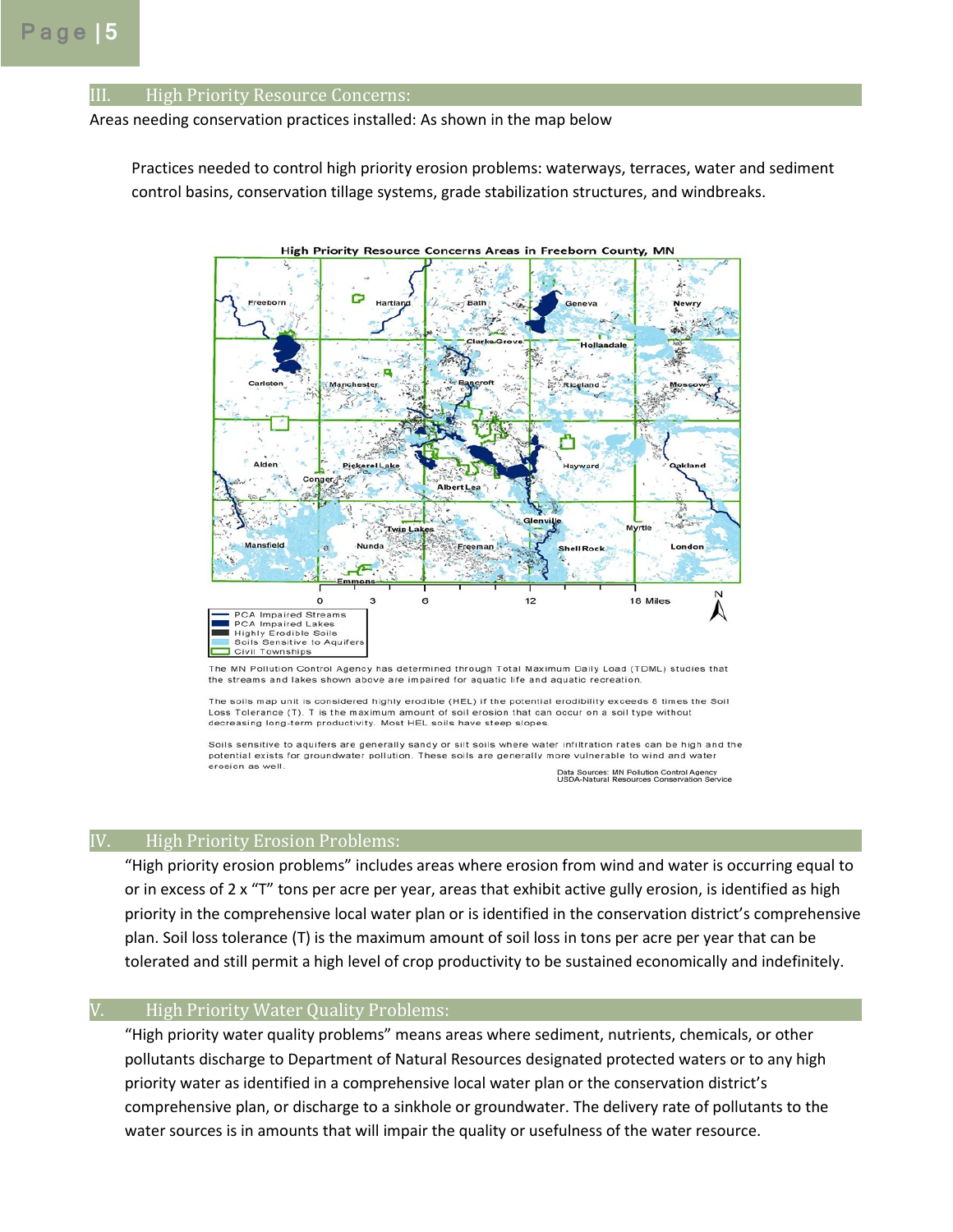#### VI. High Priority Feedlots:

Freeborn County considers every site over 10 animal units a feedlot, the State of Minnesota considers feedlots as 50 animal units or more unless in shoreland, then the threshold is 10. The following numbers reflect all livestock sites in Freeborn County over 10 animal units: 330 total feedlots.

### VII. State Cost-Share Allocation and Implementation Policies:

- Freeborn County SWCD's policy is to reserve all its available contract money for high priority erosion and/or water quality problems. Primarily gully control in Highly Erodible Land (HEL) or near sensitive surface water bodies (see map on page 5). However, because soil inclusion can make it possible to find small highly erodible areas in non-HEL soil types, the evidence of gullies is used to determine eligibility.
- The maximum cost share is 75% of project cost for standard cost share. Occasionally, state, and federal cost share is 'piggybacked" on large scale projects. This may provide the incentive needed to encourage landowners to install a high priority project. When cost share requests exceed funds available the district board will prioritize according to location to sensitive resources and cost effectiveness etc.
- Our State Cost Share standard allocation for Fiscal Year 2021 was \$16,482. After deducting the allowable 20% for Technical and Administrative Expenses, the balance available for projects is \$13,185**.** Applicants are paid based on invoices and receipts for the contractor after the project is satisfactorily completed. A Non-Structural Land Management Plan was adopted for 2020 that allows a flat rate to be paid on buffers, cover crops, and no-till.

#### **2021 Calendar Year Summary**

| State Cost Share Program: Contracts finalized, and payments made including Watershed | <b>Dollar Amount</b> |
|--------------------------------------------------------------------------------------|----------------------|
| <b>Based Implementation Funds (WBIF)</b>                                             |                      |
| 5 Non-Structural Contracts for Cover Crops (3 from WBIF funds)                       | \$37,157             |
| 2 Structural Contracts - Grassed Waterway (1 from WBIF funds)                        | \$12,095             |
| Total for 2021                                                                       | \$49,252             |
| <b>Federal Environmental Incentive Program (EQIP) Dollars</b>                        | <b>Dollar Amount</b> |
| Practice Types: Cover Crops, Grassed Waterways, Fencing, Water and Sediment control  | \$228,450            |
| Basins, Critical Area Plantings                                                      |                      |
| <b>Conservation Stewardship Program (CSP) Dollars</b>                                | <b>Dollar Amount</b> |
| Practice Types: Cover Crops, Nutrient Management, Integrated Pest Management, and    | \$600,501            |
| <b>Monarch and Pollinator Plantings</b>                                              |                      |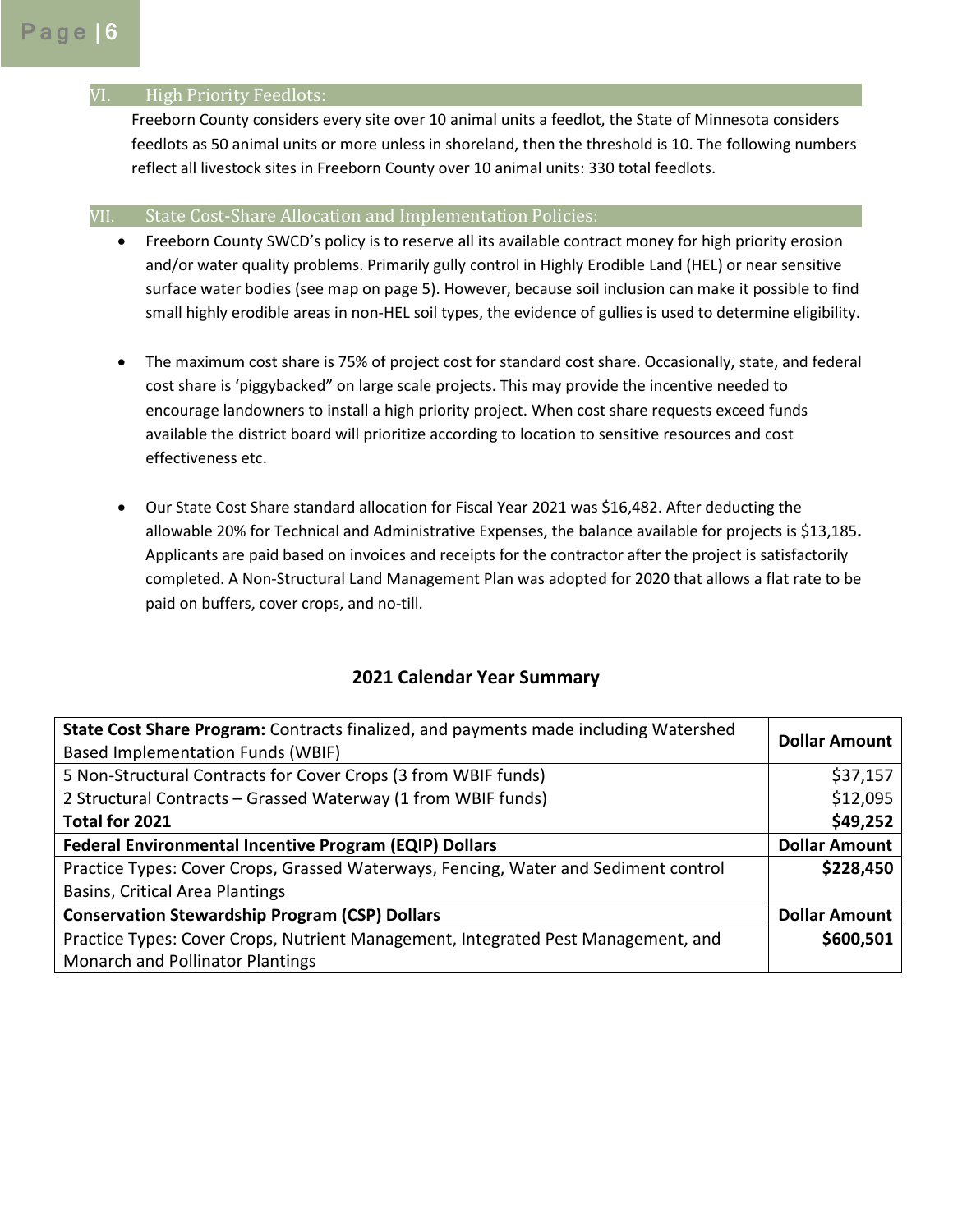Goal: High functioning staff contributing to significant impacts for conservation in the Freeborn County SWCD District. **Freeborn County SWCD Staffing Model – 2022**  Freeborn County SWCD Staffing Model - 2022

**Goal:** High functioning staff contributing to significant impacts for conservation in the Freeborn County SWCD District.

Objective(s): Plan for and distribute work wisely across staff to fulfill legal requirements, comply with agreements with other agencies/ **Objective(s):** Plan for and distribute work wisely across staff to fulfill legal requirements, comply with agreements with other agencies/ organizations (especially with funding obligations) and attain conservation goals/objectives set by the Freeborn County SWCD Board organizations (especially with funding obligations) and attain conservation goals/objectives set by the Freeborn County SWCD Board

| Manager                             | <b>Private Lands Biologist</b>  | Resource Conservationist        | District Technician             | <b>Conservation Technician</b>  |
|-------------------------------------|---------------------------------|---------------------------------|---------------------------------|---------------------------------|
| $\mathsf I$<br>Adm./Personnel Mgmt. | Easement Lead - CREP/RIM/CRP    | Structural BMP Lead - 48%       | AgCertainty (MAWQCP) Lead       | Structural BMP - 40%            |
| 37%                                 | $-50%$                          | Grassed Waterways, Grade        | $-50%$                          | Grassed Waterways, Grade        |
|                                     |                                 | Stabilization Structures, other |                                 | Stabilization Structures, other |
|                                     |                                 | eFOTG structural practices.     |                                 | eFOTG structural practices.     |
|                                     |                                 | Included State Cost Share       |                                 | Included State Cost Share       |
|                                     |                                 | and NRCS funded programs.       |                                 | and NRCS funded programs.       |
| Fiscal Mgmt./Bookkeeping -          | $WCA - 8%$                      | Non-Structural/Soil Health      | Structural BMP Assist - 25%     | Non-Structural/Soil Health -    |
| 30%                                 |                                 | $Leaf-18%$                      | Grassed Waterways, Grade        | 10%                             |
|                                     |                                 |                                 | Stabilization Structures, other |                                 |
|                                     |                                 |                                 | eFOTG structural practices      |                                 |
|                                     |                                 |                                 | Included State Cost Share       |                                 |
|                                     |                                 |                                 | and NRCS funded programs.       |                                 |
| Local Water Management -            | Structural BMP Assist - 21%     | Buffer Law Implementation/      | Outreach, education - 10%       | Buffer Law Implementation/      |
| 18%                                 | Grassed Waterways, Grade        | Excessive Soil Loss Law - 15%   |                                 | Excessive Soil Loss Law - 10%   |
| 1W1P Cedar, Shellbago,              | Stabilization Structures, other |                                 |                                 |                                 |
| LeSueur                             | eFOTG structural practices      |                                 |                                 |                                 |
|                                     | Included State Cost Share       |                                 |                                 |                                 |
|                                     | and NRCS funded programs.       |                                 |                                 |                                 |
| Overall Prog. Mgmt. - 10%           | Local Water Management-         | Local Water Management-         | Assist on other programs -      | Assist on other programs -      |
|                                     | 12%                             | 10%                             | 5%                              | 30%                             |
|                                     | 1W1P Cedar, Shellbago,          | Blue Earth, 1W1P                |                                 |                                 |
|                                     | LeSueur                         | Cedar/Wapsipinicon, Shell       |                                 |                                 |
|                                     |                                 | Rock Advisory, LeSueur          |                                 |                                 |
|                                     | Tasks as assigned - 2%          | Tasks as assigned - 2%          | Tasks as assigned - 3%          | Tasks as assigned - 3%          |
| Training, Project                   | Training, Project               | Training, Project               | Training, Project               | Training, Project               |
| Development, General Adm.           | Development, General Adm        | Development                     | Development                     | Development                     |
| 5% or more<br>$\mathbf{I}$          | -7% or more                     | General Adm. - 7% or more       | General Adm. - 7% or more       | General Adm. - 7% or more       |
| <b>100% FTE</b>                     | <b>100% FTE</b>                 | <b>100% FTE</b>                 | <b>100% FTE</b>                 | <b>100% FTE</b>                 |